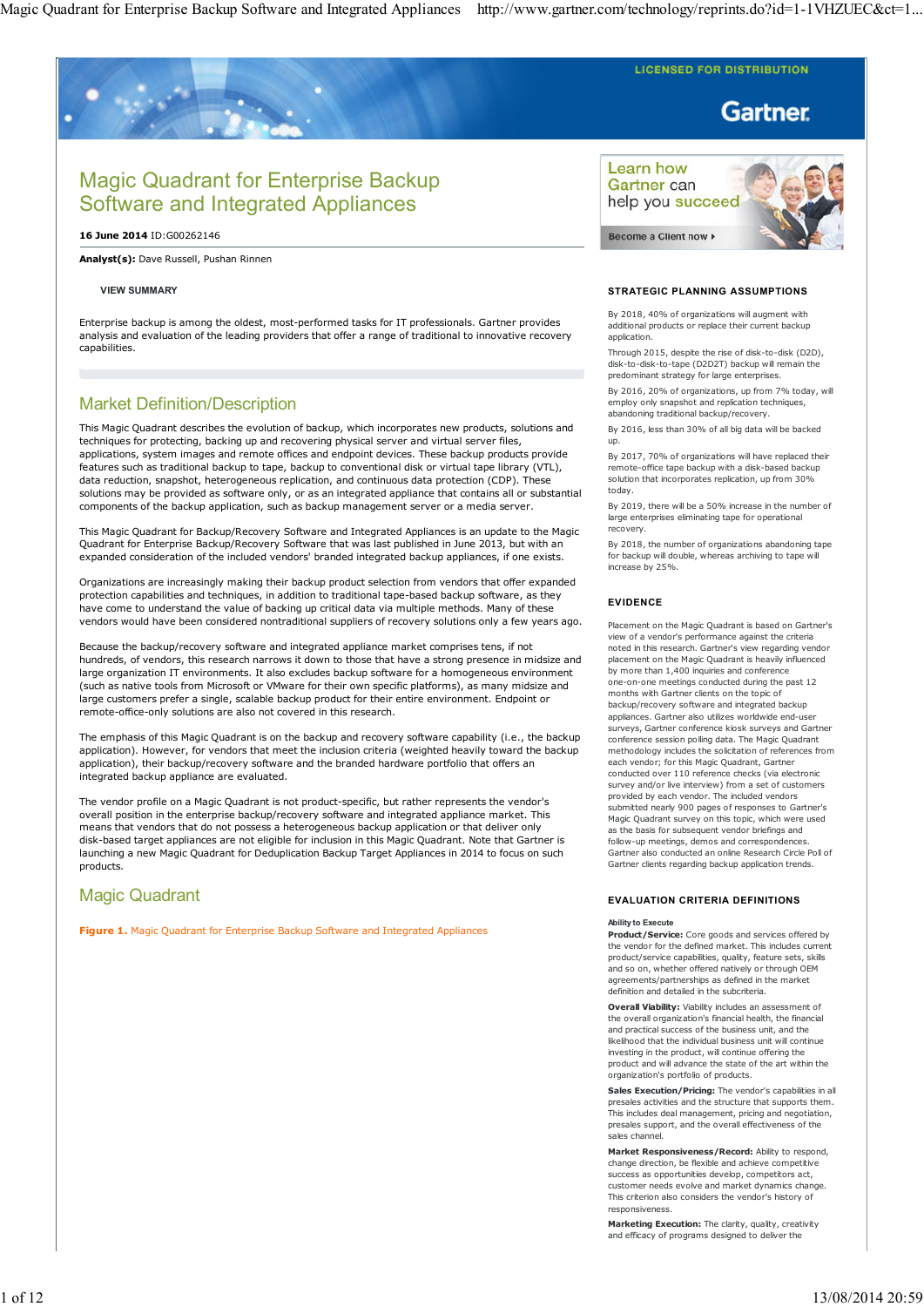

Source: Gartner (June 2014)

# Vendor Strengths and Cautions

## **Acronis**

Acronis sells its Windows and Linux backup products to consumers and small or midsize businesses (SMBs), as well as point solutions such as bare-metal restore (BMR) to the enterprise, through channel distribution in 130 countries. In 2013, one of the Acronis founders returned to become the CEO, rebuilt the executive team and focused the company on SMB initiatives. In early 2014, Acronis simplified both pricing and the buying experience by repackaging its software suites and creating a new website. It also offers its products as a package for service providers and value-added resellers (VARs), which can use their own back-end storage or leverage Acronis' back-end cloud storage.

Acronis Backup targets small environments with a few physical servers and dozens of virtual machines (VMs), while the Acronis Backup Advanced suite targets larger environments among SMBs or enterprise departments. The advanced suite offers agentless backup/restore for VMware and Hyper-V environments, and agent-based backup/restore for physical systems and other virtual environments, such as Citrix XenServer, Red Hat Enterprise Virtualization (RHEV)/kernel-based VM (KVM) and Oracle VM. Its image-based backup offers a unified backup format that allows heterogeneous migration and recovery between different hypervisors and physical platforms. Acronis Backup for VMware, which is part of the Acronis Backup suite, is a different backup product and has a few additional functions that Acronis Backup Advanced currently lacks.

## **Strengths**

Acronis has a well-known brand in the backup/recovery industry.

Image backup and BMR for Windows and Linux have comprehensive functions and are widely used. Customers comment favorably on its "universal restore" function.

Customers cite the user interface as being intuitive and easy to use.

## **Cautions**

Acronis' backup products lack scalability and some management functions sought by large data centers, and are mostly adopted by SMBs or by departments in an enterprise.

Acronis Backup Advanced lacks some competitive functions available through Acronis Backup for VMware.

Acronis' backup products support only network-attached storage (NAS) systems via NFS/CIFS protocols.

## **Actifio**

Actifio is an emerging vendor that offers an innovative data protection architecture for midsize to large enterprises and service providers. Its architecture consolidates traditional data copy silos generated by different software products via a live "golden image," which is used to create virtual copies for instant backup/recovery and test/development. Actifio has raised \$207.5 million in venture capital funding, the latest being \$100 million in March 2014. The vendor has about 330 customers, including 29 cloud service providers as of March 2014.

Actifio's Copy Data Storage (CDS) system is an integrated data protection solution leveraging disk-based technologies, such as deduplication, snapshot, replication, mounting of snapshots, cloning, storage tiering and storage virtualization. CDS can replace products that have been sold or licensed separately, such as enterprise backup solutions, remote replication/continuous data protection (CDP), organization's message to influence the market, promote the brand and business, increase awareness of the products, and establish a positive identification with the product/brand and organization in the minds of buyers. This "mind share" can be driven by a combination of publicity, promotional initiatives, thought leadership, word of mouth and sales activities.

**Customer Experience:** Relationships, products and services/programs that enable clients to be successful with the products evaluated. Specifically, this includes the ways customers receive technical support or account support. This can also include ancillary tools, customer support programs (and the quality thereof), availability of user groups, service-level agreements and so on.

**Operations:** The ability of the organization to meet its goals and commitments. Factors include the quality of the organizational structure, including skills, experiences, programs, systems and other vehicles that enable the organization to operate effectively and efficiently on an ongoing basis.

#### **Completeness of Vision**

**Market Understanding:** Ability of the vendor to understand buyers' wants and needs and to translate those into products and services. Vendors that show the highest degree of vision listen to and understand buyers' wants and needs, and can shape or enhance those with their added vision.

**Marketing Strategy:** A clear, differentiated set of messages consistently communicated throughout the organization and externalized through the website, advertising, customer programs and positioning statements.

**Sales Strategy:** The strategy for selling products that uses the appropriate network of direct and indirect sales, marketing, service, and communication affiliates that extend the scope and depth of market reach, skills, expertise, technologies, services and the customer base.

**Offering (Product) Strategy:** The vendor's approach to product development and delivery that emphasizes differentiation, functionality, methodology and feature sets as they map to current and future requirements.

**Business Model:** The soundness and logic of the vendor's underlying business proposition.

**Vertical/Industry Strategy:** The vendor's strategy to direct resources, skills and offerings to meet the specific needs of individual market segments, including vertical markets.

**Innovation:** Direct, related, complementary and synergistic layouts of resources, expertise or capital for investment, consolidation, defensive or pre-emptive purposes.

**Geographic Strategy:** The vendor's strategy to direct resources, skills and offerings to meet the specific needs of geographies outside the "home" or native geography, either directly or through partners, channels and subsidiaries as appropriate for that geography and market.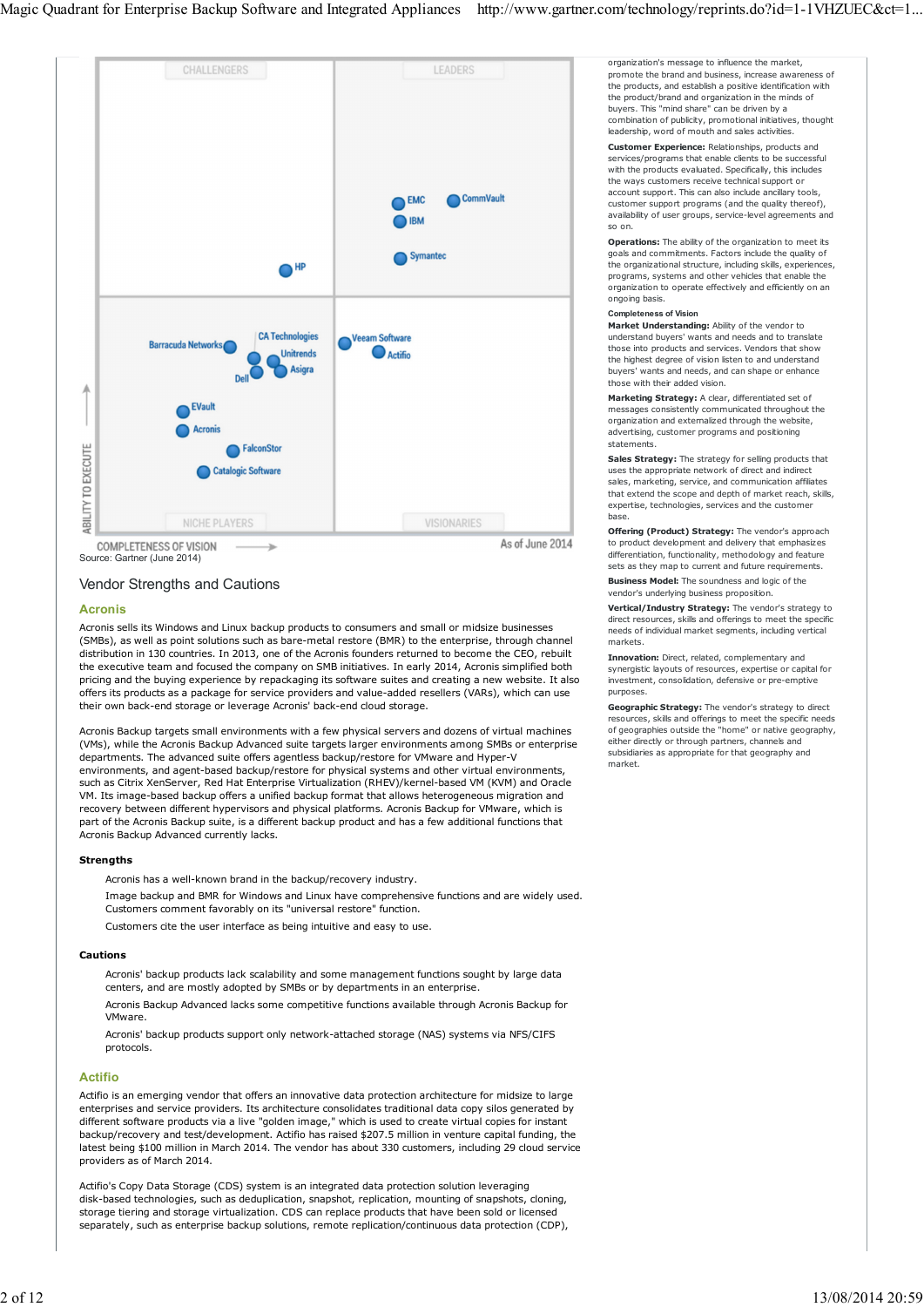array-based snapshots and cloning. Its granular block-level incremental-forever backup and global deduplication offers more storage efficiency than normal software or device-based snapshots and replication. CDS also automates the disaster recovery (DR) failover/failback test process, and offers instant recovery for both physical and virtual servers without requiring data movement. Many customers are pleased with its capabilities in the VMware environment, while others are attracted to the all-in-one solution for backup, DR and test/development. In early 2014, Actifio introduced a software-only version of its product, called Actifio Sky, for the remote office/branch office (ROBO) environment. Actifio attempts to sell to high-level IT executives (above storage administrators and backup administrators) who may see more value in the unification of traditionally separate copy silos. **Strengths** Actifio's architecture removes backup windows and drastically improves recovery point objective (RPO) and recovery time objective (RTO) SLAs, compared to traditional backup/recovery methods. User experiences are overwhelmingly positive, especially for the VMware environment. Some customers have reported significant cost savings due to the elimination of multiple competitive products and reduced storage acquisition. **Cautions** The fact that Actifio is a small, private company remains a viability concern for some organizations. Actifio does not currently have a master catalog; single file or object restores are supported only for Windows file system, Microsoft Exchange and SharePoint. The Actifio CDS appliance only supports Fibre Channel (FC)-based storage for back-end storage connectivity. **Asigra** Asigra has been providing multitenant backup and recovery solutions designed for management service providers (MSPs) since its inception in 1986 and currently has almost a thousand partners that offer its solution as their own relabeled SaaS solution. The solution can also be procured as an on-premises, self-managed software product. Asigra claims close to one million protected global sites. The agentless architecture is a key feature of Asigra Cloud Backup software, with customers hailing the ease of use and management that an agentless implementation offers. Asigra's DS-Client supports ROBOs, desktops, virtual environments, laptops and tablets by aggregating data to DS-System servers that then send data to a backup cloud. Being designed for the cloud before the term was even in use; Asigra leverages many types of backup data reduction, including block-level incremental-forever processing, local and global deduplication, and many levels of compression. Asigra provides robust backup/recovery capabilities that include CDP, endpoint backup and SaaS backup for Google apps and salesforce.com. Additionally, there is integration with snapshots created by Symantec's Veritas Storage Foundation (such as on Huawei storage devices) or NetApp arrays. Asigra provides broad hypervisor support (VMware, Hyper-V, Parallels and Xen) and offers virtual disaster recovery (VDR) to run a VM from the Asigra backup repository to quickly restart recovered production VMs and applications. Restore and Restore Assurance (R2A) provides autonomic healing and restore validation with 30 integrity checks that can request a new copy of the file or alert an administrator if there is no longer a valid copy that can be restored. Since the 2013 Magic Quadrant, Asigra introduced new partnerships with Cisco and NetApp, and a radically new licensing scheme called the Asigra Recovery License Model, which bases the majority of the product fees on the percentage of data that is actually successfully recovered. **Strengths** The low-touch, agentless architecture is available for physical and virtual environments. The grid-based architecture enables scaling from small to very large deployments. The Backup Lifecycle Management concept provides four tiers of backup as data ages over time, with optional deletion and data destruction certificates. **Cautions** The administrative interface remains outdated and can be complex to manage. Snapshot support does not offer cataloging of individual objects. Asigra does not offer a cloud storage service itself. This is usually designed, implemented and serviced by a partner, so experiences can vary depending on the skills of the chosen provider. **Barracuda Networks** Known in the SMB market for its security appliances, Barracuda Networks has quickly grown its backup business in the past two years, and has become a contender in the backup as a service (BaaS) market for SMBs. The vendor claims it has more than 18,500 customers with about 19,500 integrated backup appliances deployed at customer sites and 16PB of compressed and deduplicated backup data stored in its cloud. Its cloud data centers are located in the U.S., Canada, Germany, U.K., Japan and Australia. The Barracuda Backup Agent, a single, self-updating agent for all applications, supports Windows and Linux servers. It features client-side global deduplication and incremental-forever processing after the initial full backup. Barracuda supports Microsoft Hyper-V and VMware vSphere backup at the hypervisor level, and agent or agentless (leveraging vStorage API for Data Protection [VADP API]) guest OS backup. Its LiveBoot function allows servers to be booted on the local appliance or in the Barracuda cloud (with a cloud-hosted hypervisor). Backups can be scheduled as frequently as every 15 minutes, with simultaneous replication. Local or cloud backup data can be accessed anywhere through a Web browser and restored to a server or to a folder in Barracuda's file sync and share solution called Copy. Unlike many other BaaS providers, Barracuda offers a long-term vaulting service for up to 12 monthly and seven yearly backup copies. All appliances are preconfigured with cloud replication with encryption to replace traditional off-site tape copies. Multiple appliances can be managed by a single console. If an appliance fails and needs replacement, Barracuda will preload backup data onto the new appliance before shipping it to the customer. Although Barracuda's largest appliance supports 102TB of usable storage, most of Barracuda's customers are SMBs with a few servers and less than 10TB of storage. The vendor now offers a private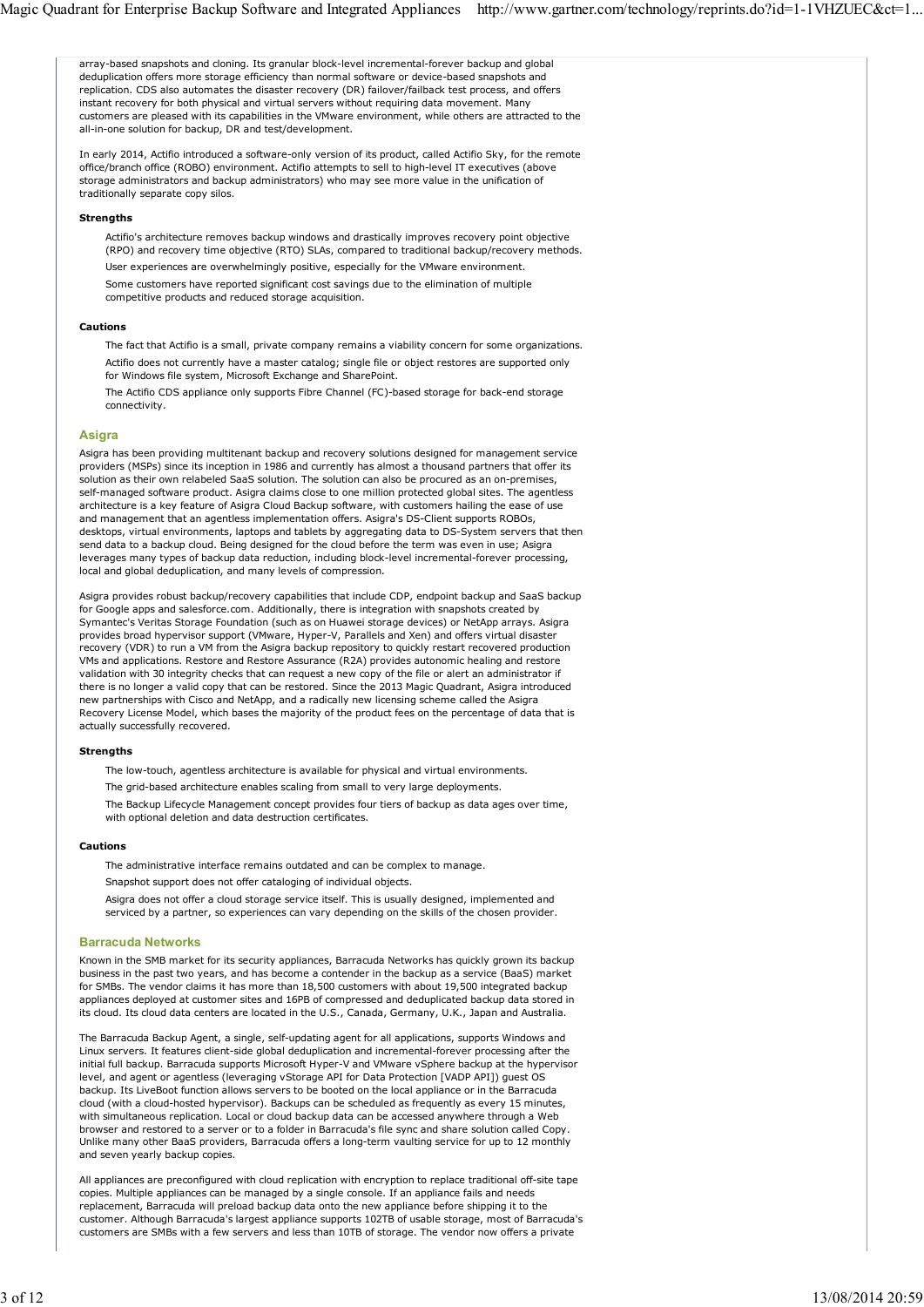cloud solution with the same technologies.

#### **Strengths**

Barracuda offers an affordable, all-in-one hybrid cloud backup solution, which is easy to set up and manage, and offers short RPOs and RTOs.

Its LiveBoot and integration with Copy file sync and share services stand out among large competitors.

Barracuda is a public company and has healthy, sizeable revenue growth.

### **Cautions**

Large enterprises looking for a solution should understand that Barracuda's success is mostly limited to SMBs.

Barracuda's BaaS offers relatively narrow OS and application support, reflecting its focus on SMBs. Organizations evaluating cloud backup should make sure the vendor's security and exit policies meet their requirements before adoption.

## **CA Technologies**

Until 2Q14, CA Technologies had three backup/recovery software products under the arcserve brand: CA arcserve Backup, CA arcserve D2D, and CA arcserve Replication and High Availability (RHA). The CA arcserve Backup product enjoys widespread brand recognition for traditional tape-based and D2D2T backup in the SMB and midmarkets, and in some larger enterprises. The CA arcserve D2D solution is a disk-only, image-based product that supports Windows and Linux via its Infinite Incremental data capture. The RHA product targets midsize to enterprise customers, as well as MSPs and OEMs, and offers true CDP with a rewind to any point in time, heterogeneous replication, and failover and failback. RHA is touted as being the first product to offer assured recovery capabilities. References cite the agentless VMware and Hyper-V support that offers application integration and virtual standby capabilities as key reasons for using CA's products.

In May 2014, CA introduced its unified data protection (UDP) product; CA arcserve UDP is based on a new architecture and will be a multiphase integration of CA's backup portfolio. The product leverages RHA and D2D technologies, while introducing global source-side deduplication and built-in replication with a new Recovery Point Server (RPS) component. This is managed from a new Web services-based console with expanded reporting capabilities. Backup is via a workflow-based capability called "protection plans" that has been introduced as an evolving concept for easily specifying a recovery SLA, which UDP, in turn, uses to select the appropriate protection policies and methods. CA will continue to sell CA arcserve Backup and RHA separately, and plans to unify more of the CA arcserve Backup capabilities with the new UDP product over time.

CA most successfully sells its backup portfolio in Europe and Asia, and has increasingly garnered revenue from MSPs and recently delivered growth in the Americas. The vendor has just launched the new UDP offering, new branding, marketing and website in hopes of generating more revenue, especially in the Americas, and leveraging its strong SMB position to sell to larger enterprises.

#### **Strengths**

CA offers a full range of data protection products. CA arcserve Backup is a robust traditional backup product for the SMB market, while its RHA and new UDP product are also solutions for traditional IT departments, MSPs and cloud providers.

Beta customers cite UDP as being a major leap forward in terms of offering advanced capabilities and providing greater ease of administration.

CA arcserve offers customers flexible, competitive pricing models (capacity- and CPU socketbased) to cater to different needs.

#### **Cautions**

Despite the presence of other CA products in large enterprises, the CA arcserve product family has been mostly deployed in the midmarket by SMBs and MSPs.

CA is in the midst of transforming its backup portfolio and its marketing and messaging; therefore, reference checking for new capabilities and applicability to larger environments becomes more important.

End-user file restore is not yet supported.

#### **Catalogic Software**

Catalogic Software is the former data protection business of Syncsort, which officially separated from Syncsort in October, 2013 through a buyout by senior management and venture capital groups. The new company takes with it the former Syncsort personnel and intellectual property associated with what was initially called Backup Express (BEX) and is more recently known as DPX data protection software, a component of the NetApp Syncsort Integrated Backup (NSB) and the new ECX Enterprise Catalog search and catalog solution. Catalogic's solutions are usually deployed in environments protecting from a dozen to hundreds of servers, with examples of 1,000 protected machines, and are also deployed by some MSPs.

In the past several years, Catalogic has searched for new differentiation and routes to market, and has been mostly inwardly focused on revamping its internal architecture to exploit open-source components and enable a more service-oriented interaction, and is slowly revamping its administrative console. The ECX Enterprise Catalog search and analytics product for discovering and cataloging VMware and NetApp snapshots was introduced in 2013 (it allows for a catalog that combines primary and secondary data assets), along with a new management portal. The vendor's 2015 plans call for the ECX interface and product capabilities to integrate with DPX to offer a backup and snapshot life cycle manager.

### **Strengths**

Catalogic has the capability to provide fast and granular object, file or complete data center recovery from a single backup image.

Catalogic was the pioneer of Instant Recovery, not just for VMs, but also for snapshots of physical servers, enabling instant failover and resumption.

A block-level incremental (BLI) approach offers data reduction, which is further enhanced by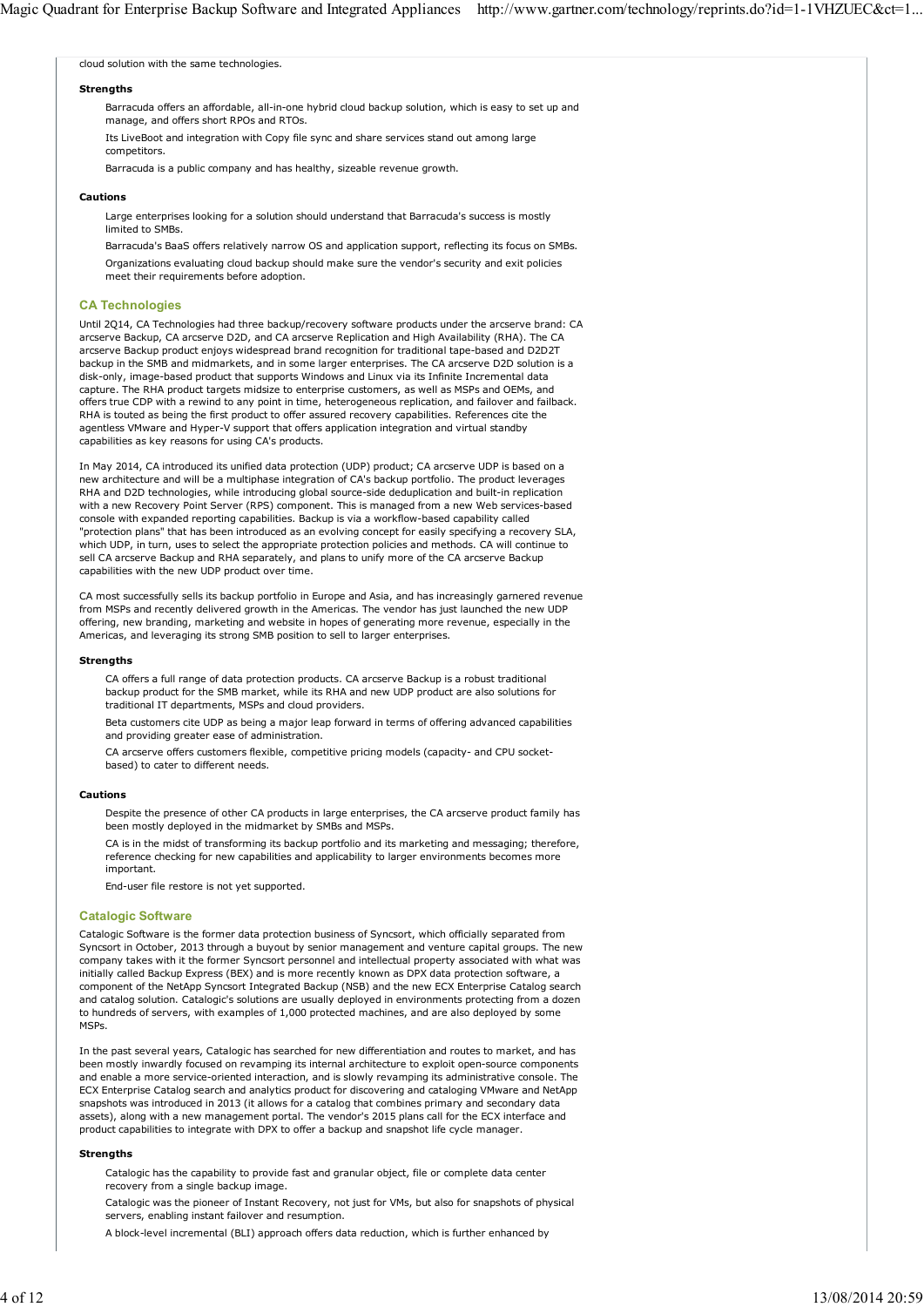NetApp's deduplication and compression features when deployed via the NSB solution, and new primary snapshot life cycle management eliminates the backup window and reduces network traffic for data stored on NetApp storage.

### **Cautions**

There is little mind share and market traction for BEX, DPX and NSB, and the spinout into a new, smaller company raises long-term viability concerns.

VM support requires agents in the VM for full functionality, causing some reference customers to augment the product with VM-specific backup solutions.

The primary storage snapshot recovery is limited to NetApp (supporting both v.7- and c-mode), but requires mounting the snap and manually finding the item.

#### **CommVault**

CommVault continues to be a mind share leader in the industry, marketing effectively and creating a perception of being a much larger vendor than it is, resulting in being on the shortlist in most Gartner backup inquiries. While still selling via partners to SMBs, CommVault has shifted to selling directly for large enterprises and collaborating with MSPs by growing its cloud services initiative worldwide. CommVault continues to be the most vocal and articulate proponent of the value of a unified data management platform, and the beneficial future of backup shifting toward the exploitation and management of storage array and NAS snapshots and replication. It seeks to serve as a manager of managers of a variety of data backup and storage options from a central console. CommVault offers its Simpana IntelliSnap snapshot protection capability, which integrates with the industry's broadest number of storage platform solutions to schedule and manage snapshots. CommVault has also been the most aggressive regarding the unification of backup, archiving and e-discovery, being the only vendor to deliver a highly integrated solution that offers all these capabilities through a unified architecture.

In version 10 of its Simpana software, CommVault has added more scalable, software-parallelized deduplication, workflow automation, and dashboard- and Web-based reporting features. Perhaps the greatest improvement in version 10 was the significantly increased scalability of the product and its components to better penetrate very large enterprises. Recent new features include enhanced VM failover, live mounting of a VM and endpoint protection updates, along with newly integrated file sync and share and VM life cycle management capabilities. Since the last Magic Quadrant, CommVault has expanded its partnerships with emerging storage vendors and broadened its worldwide resellers. Concerns over product costs have become an impediment, and CommVault recently restructured its pricing options via new suites and will soon offer pointlike, entry-level offerings that are based on Simpana.

#### **Strengths**

Simpana provides a unified architecture with a single administrative console and reporting engine for all backup (data center, remote office and endpoint), archiving, file synch and share, and search activities.

CommVault offers the industry's broadest support for integrating with and exploiting storage hardware platform replication and snapshots, directly supporting 19 of the top 20 selling storage arrays.

CommVault is now more frequently being effectively deployed in very large, geographically dispersed enterprises after scalability improvements in Simpana 10.

#### **Cautions**

Pricing has been CommVault's greatest struggle, with renewals and prospects frequently expressing concerns and sometimes augmenting CommVault with lower-cost VMware point products and/or choosing another vendor overall.

As CommVault further penetrates very large organizations and its array-based snapshot capability is utilized, more time and perhaps services need to be factored in to the deployment.

Some prospects and customers cite the lack of a CommVault integrated appliance as an impediment to implementation; however, in 2014, CommVault did collaborate with STORserver to create a prebundled solution, and the vendor claims that it will continue to expand its appliance offerings through additional partnerships in 2014.

#### **Dell**

Dell offers backup solutions derived from its acquisitions of AppAssure and Quest Software (NetVault and vRanger), and their respective integrated appliances, and partially based on the Ocarina Networks acquisition. The DL4000 integrated appliances running AppAssure can currently scale up to 80TB of deduplicated and compressed storage, and help Dell get into larger accounts. Dell's vision is to eventually merge VM backup-specific vRanger with AppAssure, and consolidate its backup products into an all-in-one data protection suite. The vendor has consolidated internal ordering and licensing systems into a single tool.

AppAssure targets the predominantly Windows environment (physical and virtual), and offers short RPOs and RTOs with its software snapshots and replication capabilities and robust protection functions for Microsoft Exchange, SharePoint and SQL Server. For fast failover and recovery, AppAssure offers Virtual Standby to allow an application to be run from the backup copy, and the Universal Recovery feature that creates a VM image of any virtual or physical server at every backup, which can be failed over to and run in production. However, AppAssure has limited penetration in the large enterprise. For midsize to large environments, NetVault — a traditional file-based backup product — supports many more OSs and enterprise applications than AppAssure. Dell revamped NetVault in the past year with client-side deduplication and a new catalog database that boasts better performance and scalability. Dell also offers a new user interface that has a consistent look and feel across its backup portfolio.

#### **Strengths**

Dell offers a range of backup software and integrated appliance products, catering to the vast majority of the needs of small and midsize enterprises.

For organizations running business-critical applications on Windows and Linux, AppAssure provides advanced backup techniques for short RPOs and RTOs.

For midmarket organizations with a mix of OS platforms and tape requirements, NetVault continues to be a capable backup solution, enhanced by its new source-side deduplication, updated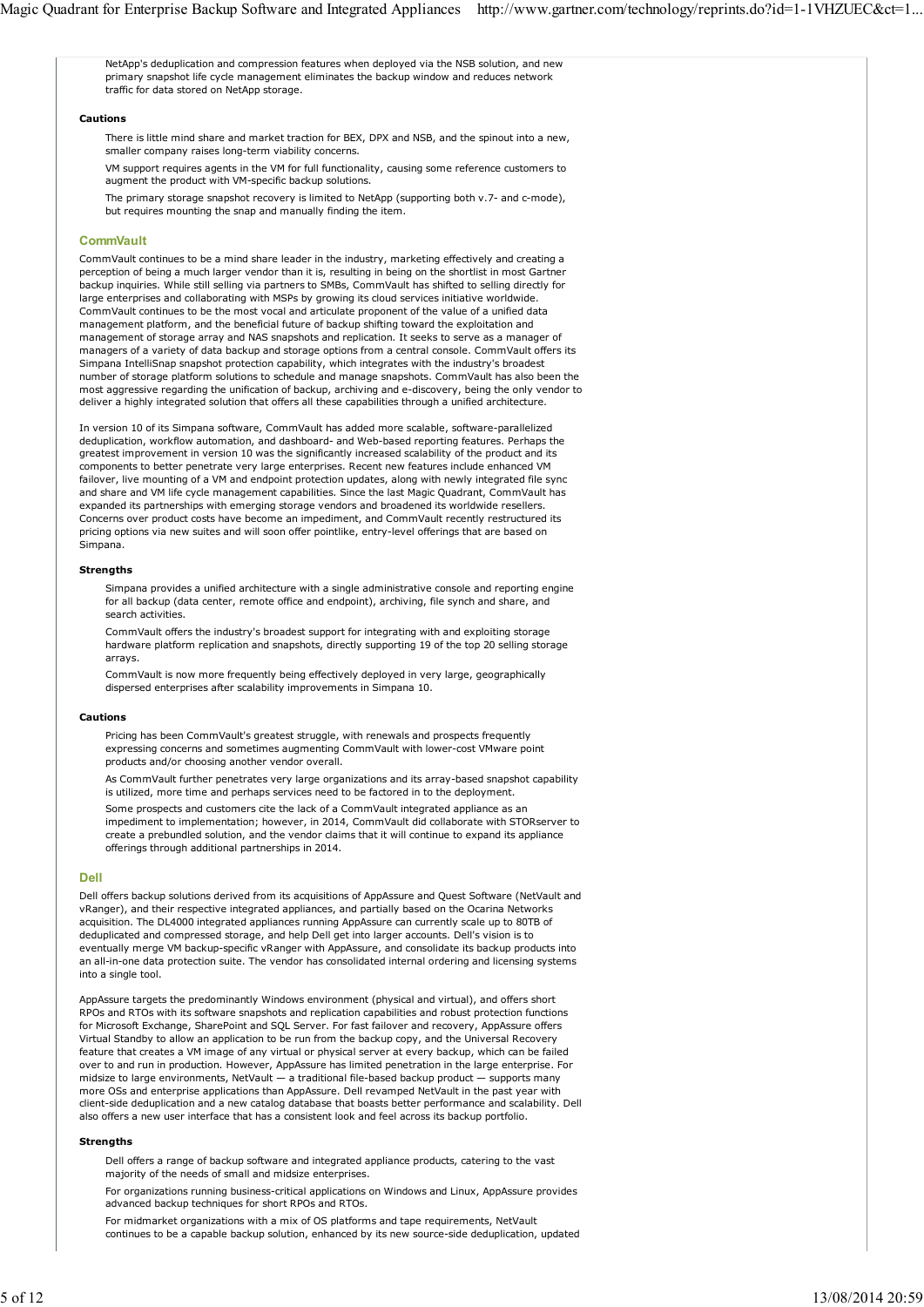catalog and administrative console, and CDP option.

#### **Cautions**

vRanger customers and prospects should explore the product's future road map and obtain vendor commitments before renewing or acquiring.

Dell's vision of a single data protection suite is still a work in progress.

Some AppAssure customers cite the need for better reporting tools for more-customized reports.

## **EMC**

EMC created its Data Protection and Availability Division in early 2014, which now includes all the vendor's backup and archive products, as well as RecoverPoint (a replication and CDP product) and VPLEX (a cross-site HA product). On the backup front, EMC has been challenged by streamlining its multiple backup products, derived from various acquisitions, and continues its journey of merging Avamar and NetWorker backup applications and integrating them with Data Domain. A significant amount of enterprise backup software sales are now driven by the prepackaged EMC Data Protection Suite, which includes Avamar, NetWorker and Data Protection Advisor, with options for MozyEnterprise for cloud backup and SourceOne for archiving. Despite the success of the software suite, individual products remain largely separate codebases and architectures.

NetWorker has become more robust in the past year with the releases of version 8.1 and 8.2. It has increased efficiency by using the Avamar engine for VMware backup, adding block-based backup for high-density Windows file system and supporting Data Domain virtual synthetics. NetWorker also now has snapshot management capabilities for NAS systems, such as EMC Isilon and VNX, and NetApp FAS. Avamar can now send all backup jobs from the local and remote client directly to Data Domain. It added multistream support for large file systems on Isilon, and enhanced service providers' capabilities by supporting REST APIs and integrating with VMware's vCloud Director and vCloud Hybrid Service.

### **Strengths**

EMC's Data Protection Suite is gaining traction in the market.

NetWorker and Avamar provide self-service backup and recovery for vSphere administrators, while Data Domain Boost allows the same for database administrators.

New NAS support capabilities from NetWorker and Avamar will help ease backup bottlenecks for large NAS file systems.

#### **Cautions**

Full product integration among Avamar, NetWorker, Data Domain and Data Protection Advisor remain a work in progress while development for individual products continues. Some customers report that portions of the backup management consoles for Avamar and

NetWorker are not intuitive and need to be improved.

Instant access of VMs is limited to backup data that is written to a Data Domain appliance.

## **EVault**

EVault has a long history of cloud backup, and differentiates itself with its support of a wide range of OS platforms and by owning a large number of data centers in North America and Europe. In the past year, EVault has actively engaged with Microsoft Azure, and offers Azure customers new options and new geographies. EVault touts 165PBs of compressed and deduplicated data managed in its cloud. While most often sold as a managed service, less frequently, EVault's backup software is also purchased by customers for their own on-premises deployment and usage.

The vendor's server backup architecture is agent-based, with "block delta forever" backup and target-side deduplication. WAN optimization is achieved through its patented "adaptive compression." EVault also sells a virtual appliance and a family of physical appliances for customers to deploy at their sites for faster recovery. In the past year, EVault added a new agent for Microsoft Hyper-V and launched a new consolidated Web-based portal with a new dashboard and reporting capabilities. It also started offering NetApp SnapVault customers an off-site backup service, by which customers can send their primary SnapVault instance to a secondary multitenant SnapVault instance in EVault's data centers. A new fast VM recovery function is planned for mid-2014, allowing customers to directly mount backup data in EVault's cloud.

#### **Strengths**

EVault is one of the few long-standing cloud backup providers that has accumulated experience and field-tested its products, which support broader platforms (including the IBM iSeries) than most competitors.

EVault has many more data centers than most competitors, augmented by Microsoft Azure, and provides an advantage for broader coverage areas.

Customers cite reliability, ease of use, local tape elimination and strong technical support as common reasons to adopt EVault cloud backup.

### **Cautions**

Like most cloud backup providers, EVault typically serves customers who have relatively small backup environments, with a few servers and a few TBs of production data, although its largest customers support tens of TBs.

EVault has been late with its support for vSphere 5.5 and Hyper-V in Windows 2012/2012 R2. It also lacks some enterprise functions such as RMAN support.

EVault's backup agents support only Windows-based NAS directly, not NAS systems based on proprietary OSs (such as EMC or NetApp).

## **FalconStor**

FalconStor offers several backup and recovery products. The Continuous Data Protector (CDP) product is evaluated as part of this Magic Quadrant. FalconStor touts 2,800 customers for all its backup and recovery products. The vendor offers a unique methodology for backup, utilizing out-of-band journaling of data changes that are mirrored to a secondary disk. The secondary copies result in application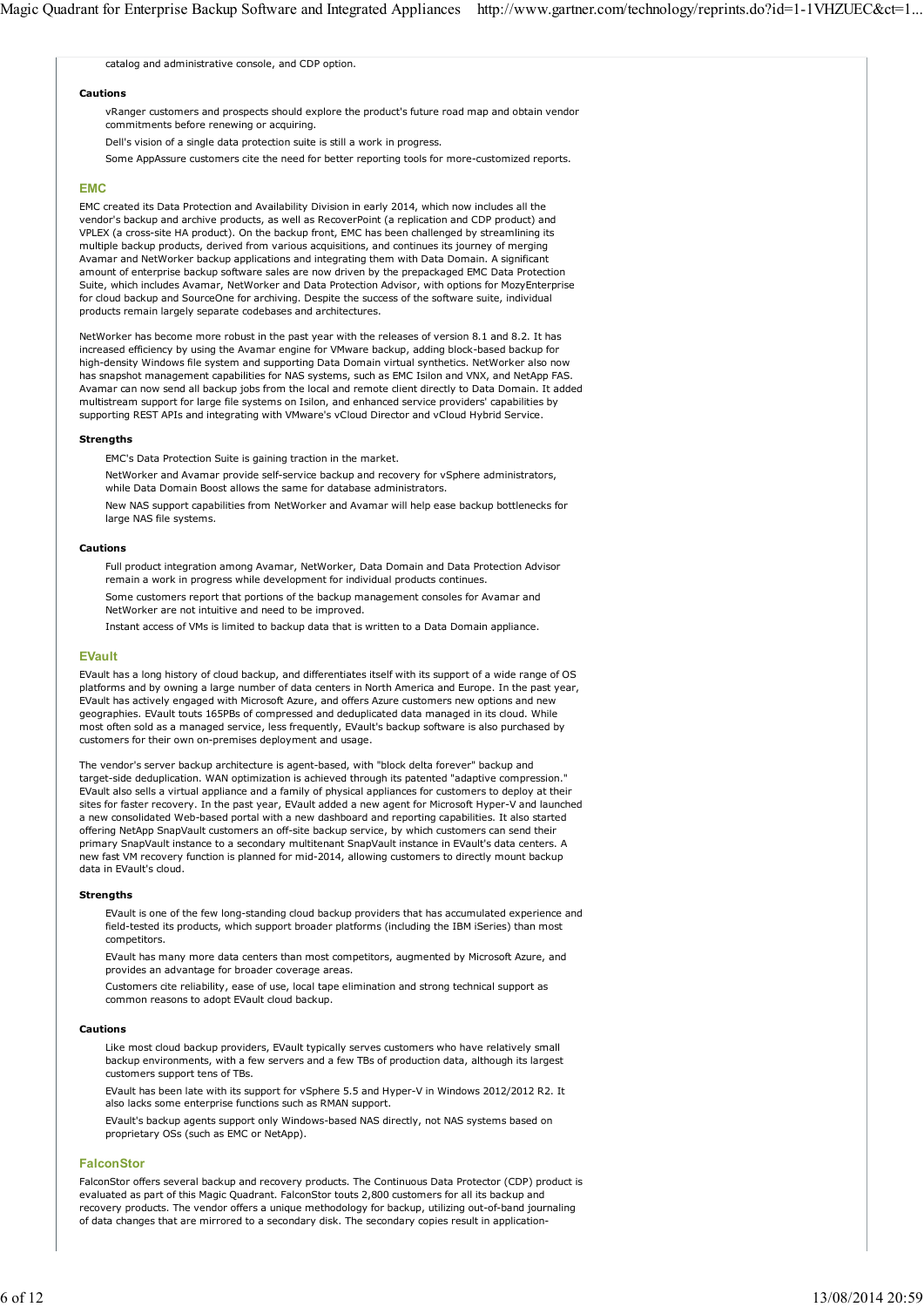consistent snapshots that can be instantly mounted and booted, and are available for read and writes, all without requiring any rollback of logs. VM and physical server replication, failover, and verification are offered, all with WAN-optimized data transfer.

FalconStor has continued to experience high turnover at the executive and upper management levels during the past three years. Many customers and prospects have raised concerns over the vendor's viability — given the turnover, financial performance and federal lawsuit issues. However, its legal challenges have been resolved and the financial results have improved. Its latest executive team and marketing, sales and product efforts may just now be bearing fruit: FalconStor has released a new version of all three of its flagship products in 1Q14.

#### **Strengths**

FalconStor offers flexible and broad recovery solutions, ranging from CDP, heterogeneous server-based snapshot and replication to VTL capabilities, all of which offer data reduction capabilities.

FalconStor has application-aware (via a single agent), fine-grained replication and snapshots for near-instant restores and/or production failover to run from the FalconStor solution.

The RecoverTrac feature streamlines testing and execution of recovery plans for local and remote data protection of both virtual and physical server environments, and provides for automated failback procedures.

#### **Cautions**

Years of continued turnover within the vendor's management (high-level executives, marketing and development leads, and sales directors) has meant that the company and product visions have taken more time to be realized.

Users have cited the administrative console and error reporting as being cryptic.

There is no SharePoint granular recovery.

## **HP**

This Magic Quadrant evaluates HP Data Protector for the data center, HP Autonomy LiveVault cloud server backup and HP Autonomy Connected Backup for endpoint backup, although the emphasis is primarily on server backup. HP's StoreOnce Backup deduplication technology is partially factored into the overall product-related rating as this technology is core to Data Protector's client-side deduplication capability. While not widely proposed or marketed, HP does opportunistically configure and sell an integrated backup appliance that is based on Data Protector, which the company plans to promote on a broader basis in 2014.

Data Protector has improved its scalability, and the relatively new backup catalog has proven to be more stable and scalable than its predecessor. In late 2013, HP announced its multiphased Adaptive Backup and Recovery (ABR) initiative, which will increasingly not only automate, but also proactively align, recovery approaches to application-specific workloads. HP has been focusing on integrating Data Protector with StoreOnce Backup deduplication appliances, as well as integrating Data Protector with its flagship 3PAR arrays and recently adding EMC Data Domain Boost support. Early to market with broad snapshot support, HP has recently updated its heterogeneous array support and Gartner believes that Data Protector is now the second-broadest snapshot manager in the market. Data Protector's Zero Downtime Backup and early-to-market Instant Recovery capability offer more frequent recovery points along with faster restore times within primary arrays. Reporting, an area of past customer concern, has just been enhanced by a new dashboard, overall management console and a Microsoft System Center plug-in. With its Connected and LiveVault cloud backup solutions, HP now protects 15PB of customer data in the HP cloud, in addition to selling the products as on-premises software. Today, HP largely sells its backup products to its installed base for other products, limited by market awareness and sales execution; however, the new product enhancements make HP more attractive for heterogeneous environments.

## **Strengths**

Enhanced snapshot and replication support and vastly improved reporting should resonate with industry demands.

Customers generally enjoy the simpler and less expensive pricing model for Data Protector, compared with offerings from competitors.

HP's SAP support (depth and breadth) remains perhaps the best in the industry.

#### **Cautions**

Gartner research shows that a significant proportion of HP backup production customers are several code releases behind and/or not exploiting the latest features, so validation of recent scalability and stability increases and the more-advanced functions should be sought.

VM Instant Recovery requires an agent when used with non-HP storage arrays.

HP can be perceived as having a high maintenance percentage, as it charges on a percentage of net versus list pricing.

## **IBM**

IBM's Tivoli Storage Manager (TSM) offers very broad platform support across many OSs, file systems and applications. IBM has over 23,000, predominantly large enterprise customers for TSM, and has partnerships with MSPs to offer recovery services. While IBM has leveraged its large direct sales force, the portfolio generates the majority of its revenue from worldwide business partners. Customers cite the portfolio's ability to scale to handle very large recovery requirements, and the vendor's service and support continue to receive high marks. Through its acquisition of Butterfly Software, IBM now claims to have profiled over 2,000PB of backup environments running competitive solutions, and states that, overall, TSM has demonstrated 53% lower total cost of ownership (TCO) over the competition. IBM is getting more vocal with its marketing and messaging, and has expanded its licensing options, offering processor value unit (PVU) and back-end terabyte capacity licensing method, and is in beta now with a front-end terabyte scheme that will be offered later in 2014.

In the latest version 7 release, TSM increased scalability with up to 10x improvement of daily ingest of deduplicated and replicated data. The IBM Tivoli Storage FlashCopy Manager snapshot support that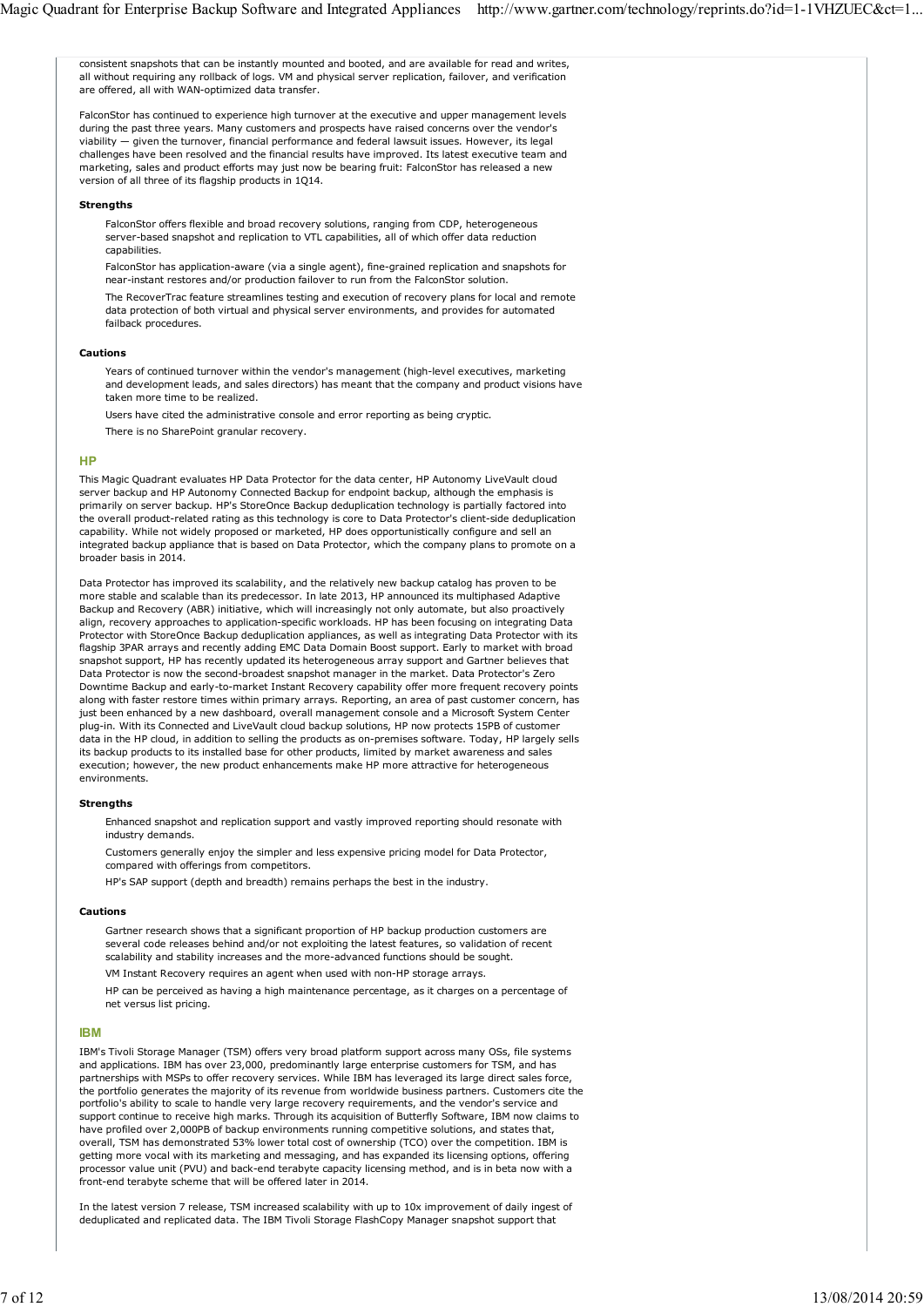included IBM and NetApp has been enhanced to support EMC VNX, Symmetrix VMAX and Symmetrix DMX, and IBM has a road map for broadening its third-party array support. TSM for Virtual Environments has been extended to offer much more capability, including VM instant access and restore, as well as item-level recovery for Exchange and SQL Server. In 2Q14, a new product was released, TSM Entry, which protects up to 50 Windows and Linux servers. While TSM offers many compelling benefits, the perceived administrative challenge of managing the product has been an issue for many years; however, the TSM Operations Center GUI, released in 2Q13, has a multirelease plan to offer more modern management capabilities, with the third release planned for later this year. **Strengths** A major market share player, IBM TSM offers midsize to large enterprise end-to-end recovery capabilities, from a single machine to the largest enterprises. TSM offers well-proven incremental-forever backup processing, comprehensive policy-based management, and a broad set of no-charge data reduction and reporting features. Customers and references cite the portfolio's scalability, code quality and solid support staff as major reasons for choosing, and remaining with, the solution. **Cautions** While recent references cite improvements, the length of time to fully address the need for a refreshed management console has been a concern. Low understanding and exploitation of many recent features, combined with a large portion of the installed base running old versions of the products, have led customers to switch to other products. Prospects and customers express a desire for EMC Data Domain Boost integration. **Symantec** Symantec has two main backup product lines: NetBackup and Backup Exec, with an associated set of integrated backup appliances, the NetBackup 5200 series and the Backup Exec 3600. NetBackup is the single largest revenue-producing product in Symantec's portfolio and in the overall backup software market. Symantec claims over 2 million organizations use its backup solutions. These product lines leverage some shared code, but utilize different user interfaces and scheduling and management constructs, and target different markets (SMB and large enterprise). The products are targeted at two different audiences: NetBackup at the enterprise and Backup Exec at the SMB and ROBO markets; however, there has been recent code sharing around deduplication, virtualization, Microsoft Windows, Exchange, SharePoint, SQL Server and the OpenStorage (OST) API for third-party target appliance support. Although over a year late in releasing version 7.6, NetBackup remains a very feature-rich and scalable solution. New capabilities include the ability to catalog individual objects of VM applications from a single VM image backup, the ability to provide instant recovery of 10 VMs in less than 10 minutes and further improvements to its Accelerator feature that offers high-speed backup with minimal data transfer. Customers cite the Auto Image Replication (AIR) ability to replicate backup data and the backup metadata to another location for instant failover and DR as a particularly compelling feature. Backup Exec, by contrast, has had a much more difficult time since the release of Backup Exec 2012, which resulted in interface, job scheduling, and application and OS currency issues. In June 2014, a new version of Backup Exec was released to address these items. The Symantec executive team and top leadership in the backup organization have seen continued turnover, starting in 2012 and continuing into 2014. During this time, product support and issues with renewals were also concerns. These issues, along with past product quality and delays, have resulted in six years of share declines. Having weathered a challenging 2013, feedback for NetBackup version 7.6 has been very favorable, and if the 2014 updates to Backup Exec and its appliances come to fruition, Symantec should be in an improved product position. **Strengths** The NetBackup Accelerator feature, first delivered in version 7.5 in 2012, reduces backup windows, and has been enhanced in version 7.6 to provide for very fast, space-efficient backups that do not require any postprocessing roll-up of incremental backups to constitute a new full backup image. Server virtualization support for VMware and Hyper-V offers very robust VM support, with a number of industry-exclusive features and capabilities. The Net Backup appliances have addressed many of the deduplication implementation issues of the software-only implementation, and have been well-received by customers needing to refresh aged media servers or add additional media servers. **Cautions** Customers and prospects have been challenged by NetBackup and Backup Exec product delays, and have had to wait a long time for new application and OS support. Customers have expressed concerns about the continued company and backup executive team turnover. This has resulted in their needing to augment the products with other backup solutions or to consider other vendors. NetBackup Replication Director, launched in 2012 in version 7.5 and extended in version 7.6, still has comparatively limited storage array support (NetApp only). **Unitrends** A privately held company that has been around for over two decades, Unitrends has become more visible in the past two years, growing its installed base to over 10,000 customers (including 3,000 from the PHD Virtual acquisition). Unitrends targets mainly the midmarket with a series of integrated Recovery-Series backup appliances, which are also sold as software-only virtual appliance solutions called Unitrends Enterprise Backup. The vendor also offers cloud backup to its own data center. With the December 2013 PHD Virtual acquisition, Unitrends acquired two products: a VM-specific backup product, which has been renamed Unitrends Virtual Backup, and ReliableDR, an automated DR orchestration and testing tool, which is now integrated with both backup products, offering customers site recovery capabilities for private cloud and Unitrends' cloud deployments. Unitrends' all-in-one appliances can support a wide range of operating environments and applications with comprehensive functions, and can scale up to 500 physical servers and 5,000 VMs (VMware and Hyper-V) per appliance. Multiple appliances, including those dispersed geographically, can be managed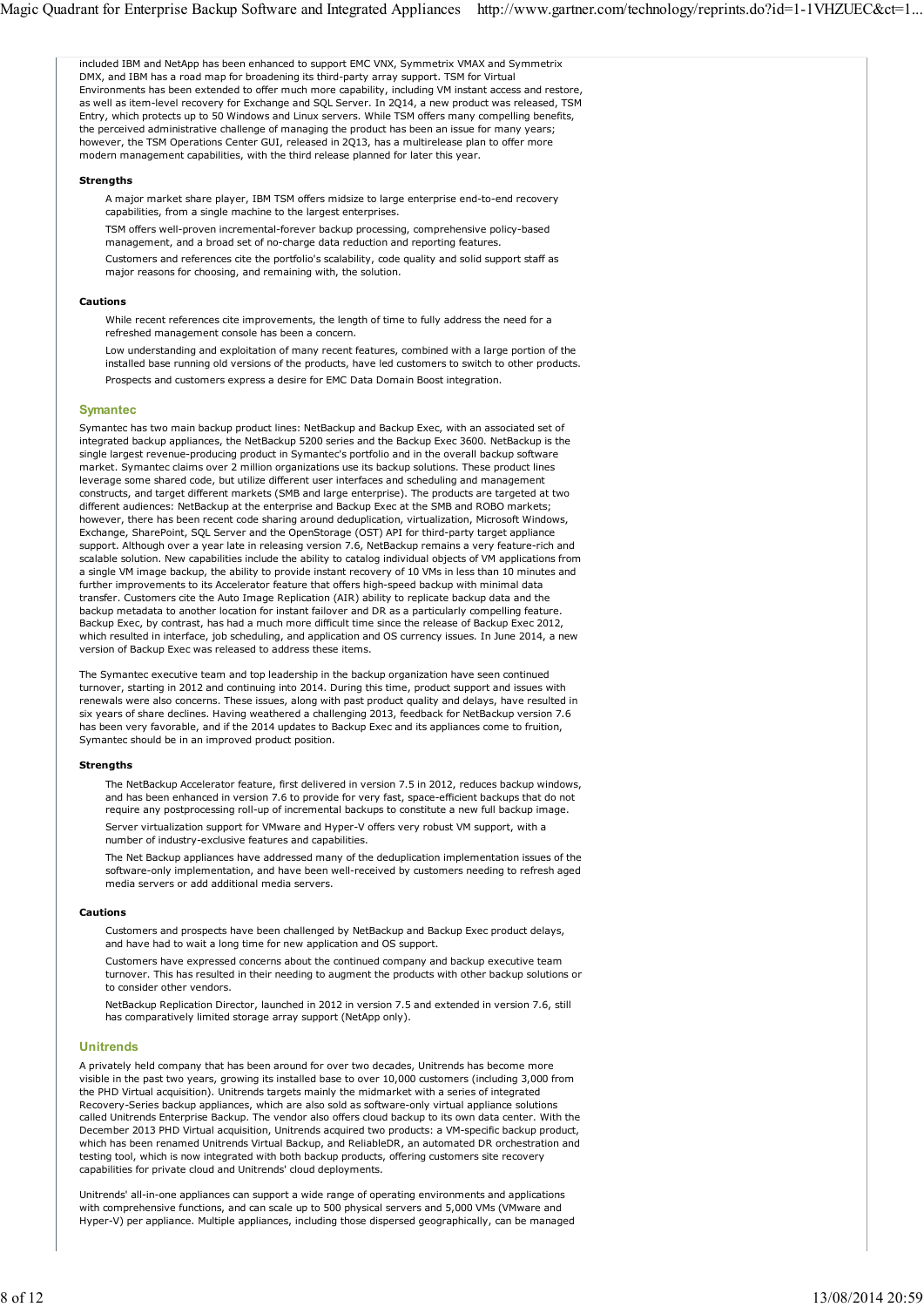with a single user interface. Unitrends also provides postprocess, content-aware, byte-level deduplication on the target side. Unitrends Virtual Backup targets IT generalists in smaller environments with easier agentless management and a centralized Web interface across VMware, Hyper-V and XenServer. **Strengths** Unitrends Recovery-Series appliances and Unitrends Enterprise Backup software offer comprehensive features, and the integration with ReliableDR offers additional DR capabilities. The vendor's backup products have been well-tested in the field with over 10,000 customers. Customers like the all-in-one licensing and centralized management of multiple appliances, including those dispersed geographically. **Cautions** Although Unitrends is currently committed to continued development of Unitrends Virtual Backup, customers and prospects should nevertheless check on its road maps before renewal and purchase. Unitrends offers only NAS backup over NFS or CIFS. The vendor's backup products do not support array-based snapshots. **Veeam Software** Veeam Software has achieved high brand awareness in the backup industry as a result of its successful sales and marketing of its simple, reliable and often innovative VM backup solution. As the sixth largest backup software vendor in 2013, the Veeam continued to grow its enterprise footprint, reporting that 94% of large global enterprises are its customers for at least some portion of their backup requirements. Veeam Backup & Replication is an image-based backup and replication tool that supports incrementalforever, periodic synthetic full backups. It was the first VM backup solution that combines backup and replication and embeds deduplication. Some of its advanced functions (such as Instant VM Recovery, Hyper-V changed block tracking, recoverability validation and VM virtual labs) remain competitive or unique, although competitors are catching up. In the past year, Veeam launched version 7, which added WAN acceleration, backup from HP StoreVirtual Storage and HP 3PAR StorServe Storage array snapshots, tape support, and virtual lab capabilities for replicas. **Strengths** Veeam continues to grow fast, reducing customer concern about its viability. Many customers like the combined backup and replication functionalities in one product for different levels of data protection. Customers comment favorably on general code reliability, agentless granular restores and ease of much reduced management time. **Cautions** Major backup vendors are catching up in different degrees in the VM support capabilities, putting more pressure on Veeam. The vendor does not offer physical server backup, and its VM backup is limited to VMware and Hyper-V environments. For some large enterprises, the limited capabilities in terms of tape support and the lack of NAS support are concerns. Vendors Added and Dropped We review and adjust our inclusion criteria for Magic Quadrants and MarketScopes as markets change. As a result of these adjustments, the mix of vendors in any Magic Quadrant or MarketScope may change over time. A vendor's appearance in a Magic Quadrant or MarketScope one year and not the next does not necessarily indicate that we have changed our opinion of that vendor. It may be a reflection of a change in the market and, therefore, changed evaluation criteria, or of a change of focus by that vendor. **Added** Barracuda Networks and Unitrends are two new vendors to this Magic Quadrant. Gartner has been seeing a steady rise in client inquiry and deployment of these integrated backup appliances in midsize and large enterprises. Note that the previous vendor name of Syncsort is now Catalogic Software, the name of the company that has spun out of Syncsort and includes all of the storage management software solutions; however, this does not represent an addition to this Magic Quadrant. **Dropped** NetApp does not support heterogeneous environments with its own intellectual property for its Clustered Data Ontap, and uses SnapProtect, which contains OEM components from CommVault, for this environment. Inclusion and Exclusion Criteria In an attempt to ensure that the most market-relevant solutions were covered in this Magic Quadrant, the following 13 criteria needed to be met at the time that initial research and survey work commenced in order for a vendor to be included in the 2014 Magic Quadrant for Enterprise Backup Software and Integrated Appliances are: 1. The vendor's portfolio must possess the capability to capture data directly and not solely rely on other third-party and/or partner means of data capture/ingestion. In short, the vendor must own heterogeneous backup software capabilities. 2. The vendor must possess some form of a backup catalog to track the protected (backed up) data and potentially the many resulting copies of that data. 3. The solution must support files and multiple applications on Windows and either Linux or one or more Unix OSs (AIX, HP-UX, Solaris) in a physical and/or a virtual deployment supporting both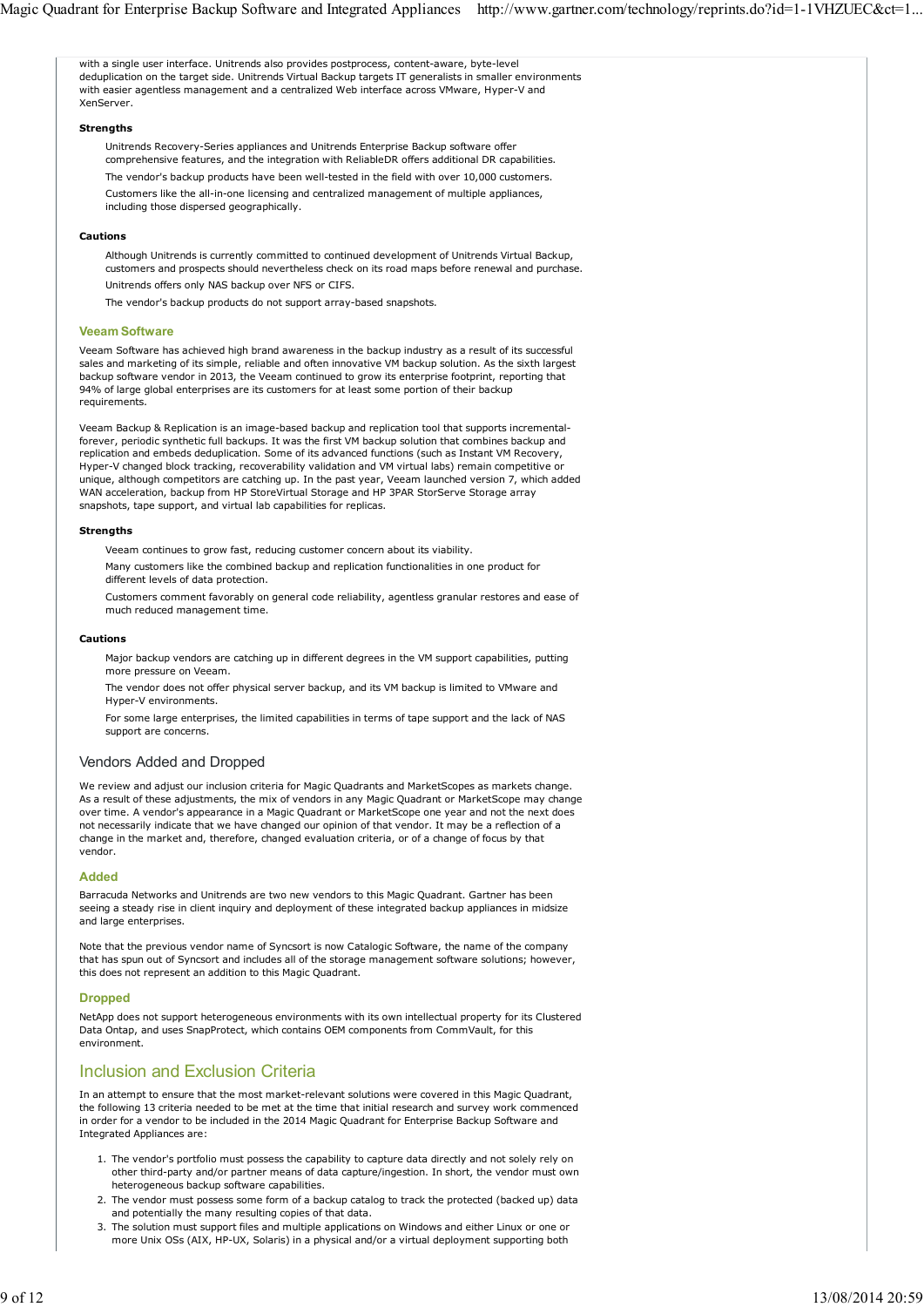VMware and Hyper-V.

- 4. The solution must natively support writing data to disk targets, and optionally support writing to a physical tape and/or a cloud destination.
- 5. The solution must be available for purchase as an on-premises owned/licensed program product and/or integrated backup appliance, and not available only as a SaaS solution.
- 6. The vendor must achieve greater than \$25 million in annual new license backup software and license backup software maintenance revenue.
- 7. The vendor should have a growing base of customers and be actively expanding in the large enterprise backup/recovery software market.
- 8. The vendor must have a disk-based backup/recovery software solution commercially available for at least one calendar year, and have at least 10 active references using the solution in a production scenario to protect heterogeneous (Windows and either Linux or one or more Unix OSs) systems in a physical and/or a server virtualized environment.
- 9. The vendor must actively market its branded backup/recovery products in at least two major regions (for example, North America and Europe, EMEA, or Japan and the Asia/Pacific region).
- If a vendor offers an integrated appliance (an appliance that contains the backup application's 10. master and/or media server components), this packaging and delivery model is accounted for in this evaluation. Note that for consideration, the same vendor that provides the backup software must be the brand and point of service for the integrated appliance. This rules out third-party and/or meet-in-the-channel arrangements for consideration as an integrated appliance.
- 11. The provider must be the originator of the required capabilities and meet all of the above requirements via intellectual property that it owns, and not rely exclusively on third-party solutions to meet these criteria.
- 12. New emerging vendors should have significant market awareness among midsize and large enterprises, indicated by the number of unique Gartner client searches from Gartner's search analytics in the last 12 months.
- 13. The vendor must have briefed Gartner on its backup/recovery product within the last six months of the beginning of the Magic Quadrant activity, and will have provided the required items and references per this Magic Quadrant's schedule.

#### Vendors were excluded if:

The backup/recovery products do not appear in the competitive shortlists of Gartner's enterprise end-user organization clients.

The backup/recovery solution is delivered exclusively as an appliance, with no native backup application embedded in the solution.

The backup/recovery solution is delivered exclusively as a managed service.

We wish to emphasize two important criteria items:

Per inclusion criteria No. 4, to be eligible for this Magic Quadrant, a vendor must offer an enterprise backup/recovery software product, and not deliver only a disk target device. This was done to exclude those vendors that solely deliver a VTL and other disk-based backup appliances, but do not possess a backup application. Gartner is launching a new Magic Quadrant for Deduplication Backup Target Appliances that will cover deduplicating disk target devices to which backup software can write data.

While supporting physical tape devices is a valuable capability, tape support is not a requirement for this Magic Quadrant.

Gartner will continue to cover emerging vendors or vendors that do not yet meet the above inclusion criteria. Notable vendors that Gartner tracks include native OS and/or hypervisor providers, such as Microsoft with its Data Protection Manager, and VMware with its vSphere Data Protection solution, which is largely based on EMC's Avamar backup technology.

# Evaluation Criteria

## Ability to Execute

Gartner analysts evaluate technology providers on the quality and efficacy of the processes, systems, methods or procedures that enable IT provider performance to be competitive, efficient and effective, and to positively impact revenue, retention and reputation. Ultimately, technology providers are judged on their ability and success in capitalizing on their vision:

Product/Service is the evaluation of how well a vendor does in building and effectively delivering the solution that the market wants and perceives as being worthy of new investments in  $-$  ideally resulting in a three- to five-year strategy based on the vendor's portfolio (versus tactical or point product usage).

Overall Viability is important because backup solutions are considered strategic and organizations do not want to change offerings frequently. Viability is in relation to commitment to the backup portfolio, not the overall vendor, unless the vendor sells only backup solutions. Company viability, which equates to risk for the buyer, is something that data center professionals tell Gartner is important to them.

Sales Execution/Pricing also includes the transparency of pricing, including line item and list pricing in a bid.

Market Responsiveness/Record heavily considers the provider's three-year history of responsiveness in meeting or even being ahead of the market.

Marketing Execution directly leads to unaided awareness (Gartner end users mentioned the vendor without being prompted) and a vendor's ability to be considered by the marketplace. Gartner's end-user client search analytics results are also factored in as a demonstration of vendor awareness and interest.

Customer Experience is a very heavily weighted criterion this year, as data center professionals tell Gartner that they are evaluating vendors more and more on this capability. Because many products can now satisfy technical requirements, differences in product support take on greater importance.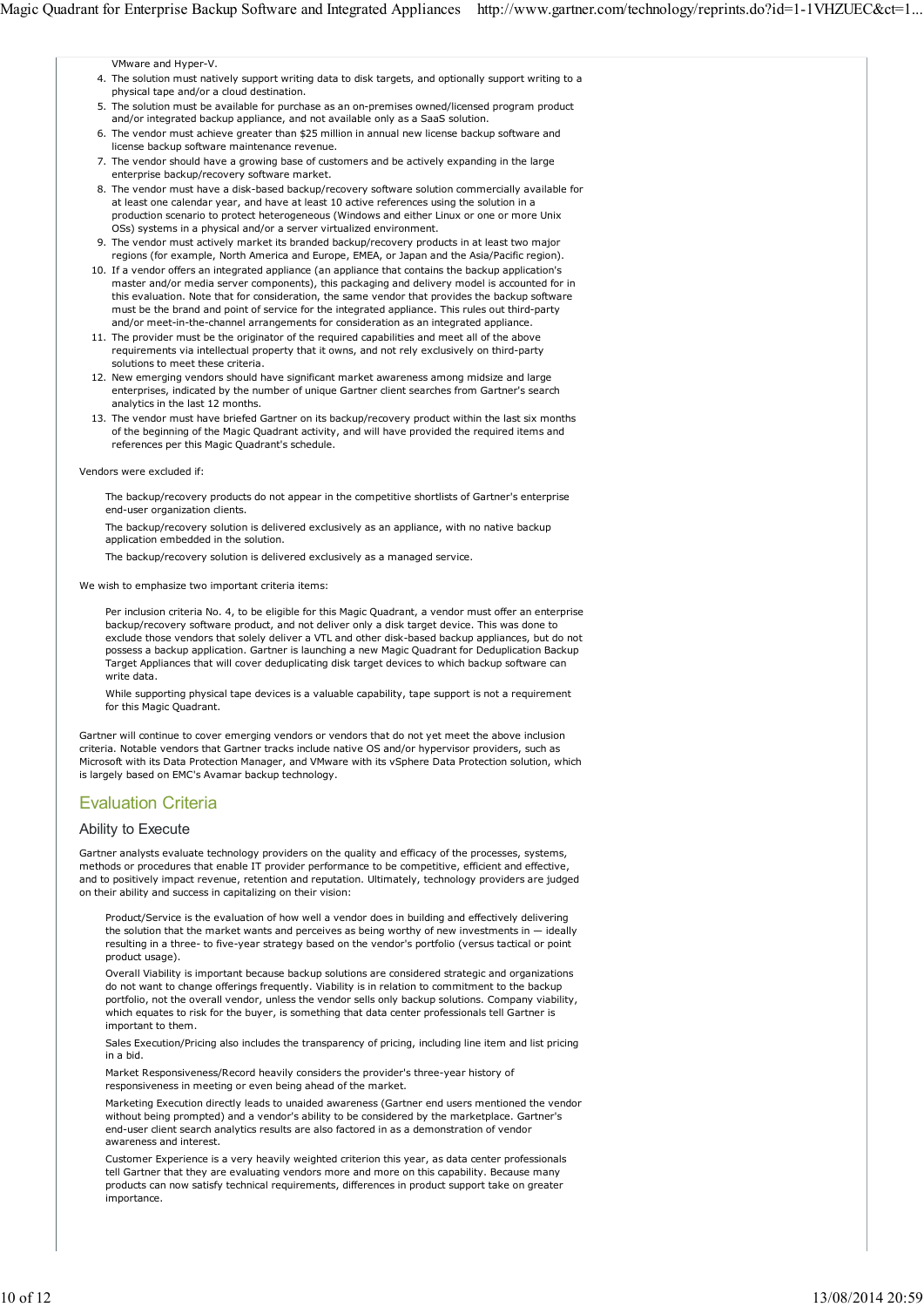|          | Table 1. Ability to Execute Evaluation |  |
|----------|----------------------------------------|--|
| Criteria |                                        |  |

| <b>Evaluation Criteria</b>   | Weighting |
|------------------------------|-----------|
| Product/Service              | High      |
| Overall Viability            | High      |
| Sales Execution/Pricing      | High      |
| Market Responsiveness/Record | High      |
| Marketing Execution          | High      |
| <b>Customer Experience</b>   | High      |
| Operations                   | No Rating |
| Source: Gartner (June 2014)  |           |

## Completeness of Vision

Gartner analysts evaluate technology providers on their ability to convincingly articulate logical statements about current and future market direction, innovation, customer needs, and competitive forces, and how well they map to the Gartner position of the future of backup and recovery. Ultimately, technology providers are rated on their understanding of how market forces can be exploited to create opportunity for the provider:

For Market Understanding, the more visionary vendors not only can observe the customers' wants, but also can enhance those wants with their added vision, and can potentially even shape or move the market in either a new direction or accelerate market activity and trends.

Marketing Strategy relates to what vendor and backup solution message is described, how that message is communicated, what vehicles are used to effectively deliver it, and how well the buying public resonates with and remembers the message. In a market where many vendors and/or products can sound the same, or sometimes not even be known, message differentiation and overall awareness are vital.

Sales Strategy is the ability for the sales team to effectively and clearly communicate the current capabilities, along with the future vision and road map, while also positively differentiating the vendors' offerings from the competition and alternative approaches.

For Offering (Product) Strategy, the vendor's offering needs to be capable of not only meeting the current and future tasks, but also must be easily configured and managed so that the capability of the product is easily exploited. The product should also be extensible, such that today's investments can easily be leveraged in the future. Vendors that deliver function ahead of the market, or influence the industry, will be deemed to have a superior product offering.

Innovation especially includes the recent past (the last three years) track record for innovation and current customer production exploitation of new capabilities, as well as the near-term (less than 12 months) upcoming feature set, along with the longer-term (three to five years) road map.

#### **Table 2.** Completeness of Vision Evaluation Criteria

| <b>Evaluation Criteria</b>  | Weighting |
|-----------------------------|-----------|
| Market Understanding        | High      |
| Marketing Strategy          | High      |
| Sales Strategy              | High      |
| Offering (Product) Strategy | High      |
| <b>Business Model</b>       | No Rating |
| Vertical/Industry Strategy  | No Rating |
| Innovation                  | High      |
| Geographic Strategy         | No Rating |

Source: Gartner (June 2014)

## Quadrant Descriptions

#### **Leaders**

Leaders have the highest combined measures of Ability to Execute and Completeness of Vision. They have the most comprehensive and scalable product portfolios. They have a proven track record of financial performance and established market presence. For vision, they are perceived in the industry as thought leaders, and have well-articulated plans for enhancing recovery capabilities, improving ease of deployment and administration, and increasing their scalability and product breadth. A fundamental sea change is slowly occurring in the recovery market. For vendors to have long-term success, they must plan to address the legacy requirements of traditional backup and recovery, while looking to expand their integration with and exploitation of snapshot and replication technologies. A cornerstone for Leaders is the ability to articulate how new requirements will be addressed as part of their vision for recovery management. As a group, Leaders can be expected to be considered part of most new purchase proposals and have high success rates in winning new business. This does not mean, however, that a large market share alone is a primary indicator of a Leader. Leaders are strategic vendors, well-positioned for the future.

## **Challengers**

Challengers can execute today, but they have a more limited vision than Leaders, or they have yet to